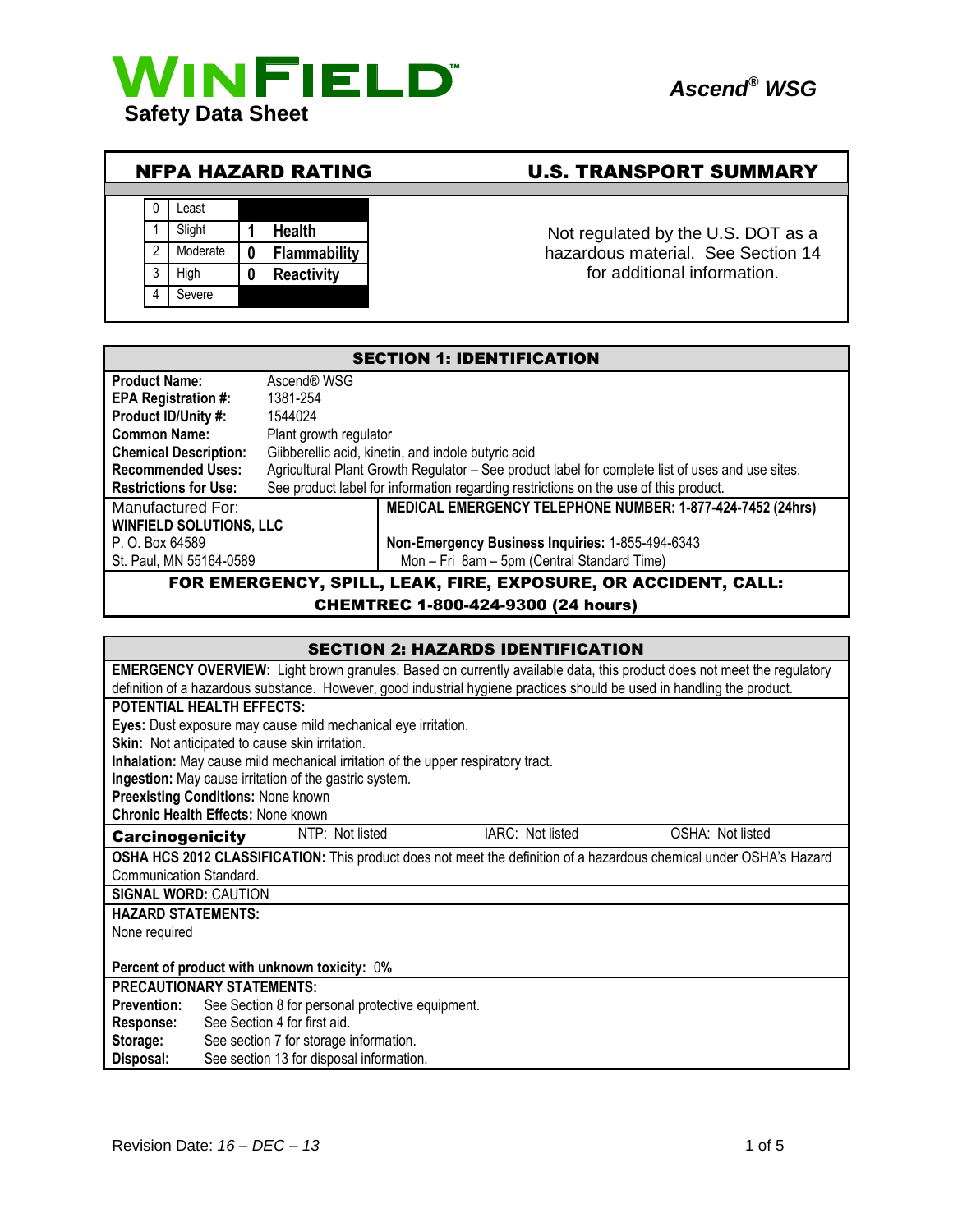| <b>SECTION 3: COMPOSITION/INFORMATION ON INGREDIENTS</b>                                                                      |            |                     |
|-------------------------------------------------------------------------------------------------------------------------------|------------|---------------------|
| Ingredient                                                                                                                    | $%$ (wt)   | <b>CAS Reg. #</b>   |
| Kinetin                                                                                                                       | 0.76%      | 525-79-1            |
| Indolebutyric acid                                                                                                            | 0.37%      | 133-32-4            |
| Gibberellic acid                                                                                                              | 0.25%      | 468-44-0 & 510-75-8 |
| Sodium sulfate                                                                                                                | $< 0.83\%$ | 7757-82-6           |
|                                                                                                                               |            |                     |
| *Ingredients not specifically listed are non-hazardous and/or are considered to be confidential business information under 29 |            |                     |
| CFR 1910.1200(i).                                                                                                             |            |                     |

See Section 8 for exposure limits.

| <b>SECTION 4: FIRST AID MEASURES</b> |                                                                                                                                                                                                                                    |  |  |
|--------------------------------------|------------------------------------------------------------------------------------------------------------------------------------------------------------------------------------------------------------------------------------|--|--|
| <b>Inhalation:</b>                   | Remove person from contaminated area to fresh air and assist breathing as needed. Seek medical attention<br>if irritation occurs.                                                                                                  |  |  |
| Ingestion:                           | Seek medical attention or call a poison control center for treatment advice. Do not induce vomiting unless<br>instructed to do so by a poison control center or doctor. Do not give anything by mouth to an unconscious<br>person. |  |  |
| Eyes:                                | Flush eyes with clean water for at least 15 minutes. Lift eyelids to facilitate irrigation. If present, remove<br>contact lenses after 5 minutes and continue rinsing. Seek medical attention if irritation persists.              |  |  |
| Skin:                                | Remove contaminated clothing and wash before re-using. Flush skin with water and then wash with soap<br>and water. Seek medical attention if irritation persists.                                                                  |  |  |

#### SECTION 5: FIRE FIGHTING MEASURES

**Suitable Extinguishing Media:** Dry chemical, foam, carbon dioxide, water fog or water spray.

**Special Fire Fighting Procedures:** Wear NIOSH/MSHA approved self-contained breathing apparatus and full bunker gear. Dike area to prevent runoff and contamination of water sources. Dispose of fire control water later. Avoid breathing vapors; keep upwind.

**Hazardous Combustion Products:** Toxic gases may be formed in a fire situation. Carbon monoxide and other asphyxiates may form as well.

**Unusual Fire and Explosion Hazards:** Closed containers may explode from vapor expansion in high heat.

#### SECTION 6: ACCIDENTAL RELEASE MEASURES

**Personal Precautions:** Refer to Section 8 for personal protective equipment to be worn during containment and clean-up of a spill involving this product.

**Environmental Precautions:** Keep spilled product and any rinse water from entering sewers or waterways.

**Methods for Containment:** Contain spilled product by diking area with sand or earth.

**Methods for Clean-up:** Avoid dust formation. Vacuum, scoop or sweep up material and place in a container for disposal. If product is uncontaminated, spilled material may be applied at the rate recommended on the label. Never return spills to original containers for re-use. After removal of spilled product, flush contaminated area thoroughly with water. **Other Information:** None known

#### SECTION 7: HANDLING AND STORAGE

**Handling:** RECOMMENDATIONS ARE FOR MANUFACTURING, COMMERCIAL BLENDING, AND PACKAGING WORKERS. PESTICIDE APPLICATORS AND WORKERS must refer to the pesticide product label and Directions for Use attached to the product for Agricultural Use Requirements in accordance with the EPA Worker Protection Standard 40 CFR part 170. Ensure adequate ventilation. Immediately clean up spills that occur during handling. Keep containers closed when not in use. Practice good hygiene after using this material, especially before eating, drinking, smoking, using the toilet, or applying cosmetics. **Storage:** Store in cool, dry areas away from children, food and feed products in an area away from incompatible substances. Protect packaging from physical damage. Protect from exposure to fire. Maintain product above minimum storage temperature. **See pesticide product label for additional storage information.**

**Minimum Storage Temperature:** 32°F

**Other Precautions:** Consult Federal, state and local laws and regulations pertaining to storage.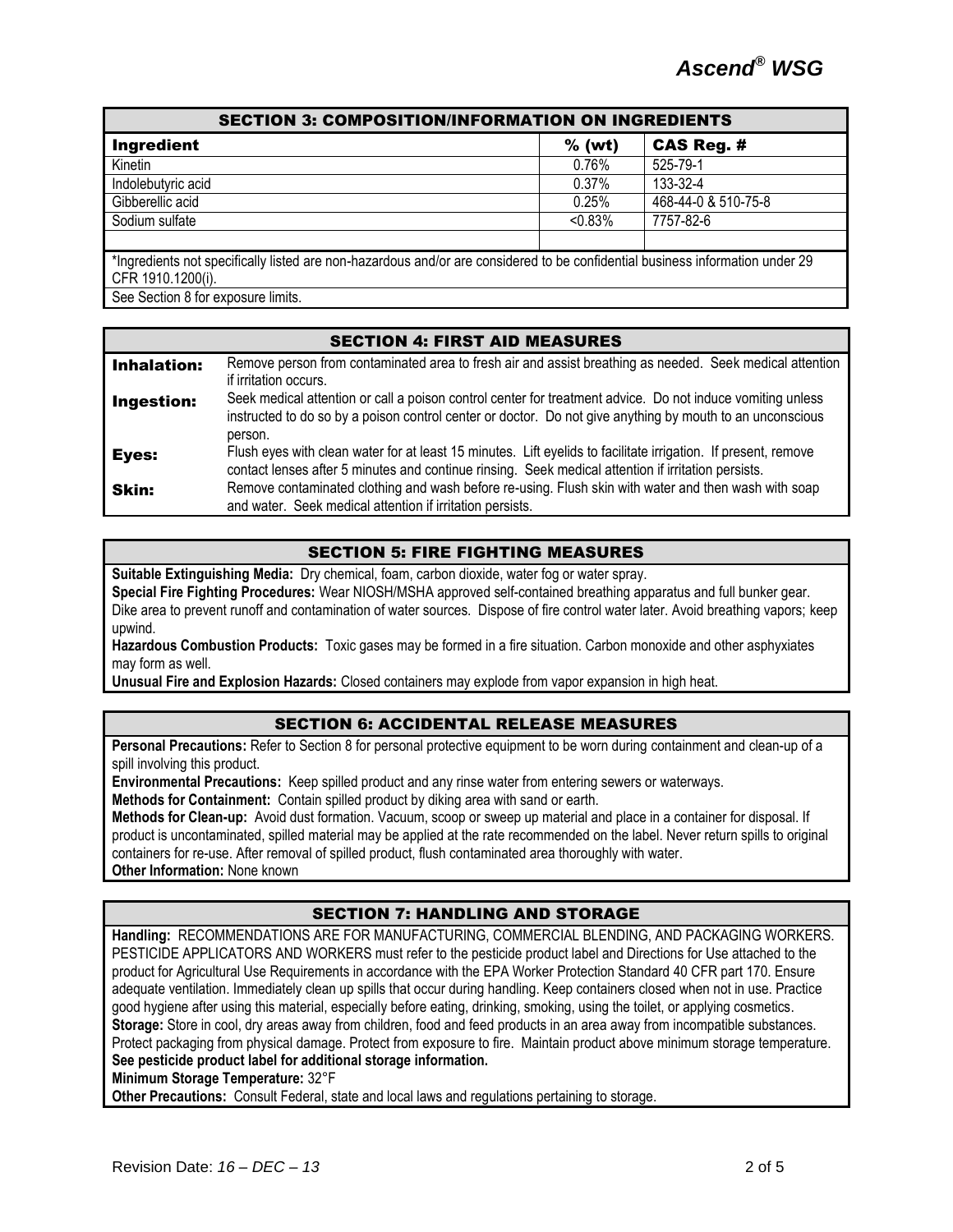| <b>SECTION 8: EXPOSURE CONTROLS/PERSONAL PROTECTION</b>                                                                                                                                                                                                                                                |                                               |                 |                           |
|--------------------------------------------------------------------------------------------------------------------------------------------------------------------------------------------------------------------------------------------------------------------------------------------------------|-----------------------------------------------|-----------------|---------------------------|
| <b>Exposure Guidelines</b>                                                                                                                                                                                                                                                                             |                                               |                 |                           |
| Component:                                                                                                                                                                                                                                                                                             | <b>OSHA PEL</b>                               | <b>ACGIHTLV</b> | <b>NIOSH REL</b>          |
| Particulates not otherwise classified                                                                                                                                                                                                                                                                  | 15 mg/m3 (total dust)<br>5 mg/m3 (respirable) |                 |                           |
|                                                                                                                                                                                                                                                                                                        |                                               |                 |                           |
| NOTE TO END USERS: PERSONAL PROTECTIVE EQUIPMENT (PPE) AND CLOTHING LISTED IN THIS SECTION IS FOR<br>MANUFACTURING, COMMERCIAL BLENDING AND PACKAGING WORKERS. APPLICATORS AND HANDLERS SHOULD<br>REFER TO THE PESTICIDE PRODUCT LABEL FOR PROPER PERSONAL PROTECTIVE EQUIPMENT (PPE) AND<br>CLOTHING. |                                               |                 |                           |
| Respiratory Protection: If conditions are poorly ventilated, use a NIOSH approved air-purifying respirator with                                                                                                                                                                                        |                                               |                 |                           |
| cartridges/canisters approved for general particulates.                                                                                                                                                                                                                                                |                                               |                 |                           |
| <b>Engineering Controls:</b><br>Local Exhaust: Provide general or local exhaust ventilation systems to maintain airborne<br>concentrations below OSHA PELs or other specified exposure limits. Local exhaust ventilation is<br>preferred.                                                              |                                               |                 |                           |
| Protective Gloves: Wear chemically protective gloves to prevent exposure to skin.                                                                                                                                                                                                                      |                                               |                 |                           |
| Eye Protection: To avoid contact with eyes, wear chemical safety goggles or safety glasses and full face shield. Contact<br>lenses are not protective eye devices.                                                                                                                                     |                                               |                 |                           |
| Other Protective Clothing or Equipment: Wear long-sleeve shirt, long pants and shoes plus socks to prevent skin contact.                                                                                                                                                                               |                                               |                 |                           |
| Work/Hygienic Practices: Never eat, drink, nor use tobacco in work areas. Practice good hygiene after using this material,<br>especially before eating, drinking, smoking, using the toilet, or applying cosmetics.                                                                                    |                                               |                 |                           |
|                                                                                                                                                                                                                                                                                                        |                                               |                 |                           |
| <b>SECTION 9: PHYSICAL AND CHEMICAL PROPERTIES</b>                                                                                                                                                                                                                                                     |                                               |                 |                           |
| <b>DELLETTE DELL</b><br>$0 - 11 - 1$                                                                                                                                                                                                                                                                   |                                               |                 | والمارون المستورية والملط |

**Physical State:** Solid Solid Specific Gravity (H<sub>2</sub>O=1): Not applicable **Vapor Pressure (mm Hg):** Not determined **Bulk Density (g/mL):** 0.56 g/mL (typical) **Vapor Density (Air=1):** Not determined **Melting Point/Freezing Point:** Not determined **Solubility in Water (wt %):** Not determined **Boiling Point/Range:** Not determined **Viscosity:** Not applicable **pH (1% solution in water):** 4.6 **Appearance and odor:** Light brown free flowing granules with no discernible odor **Flash Point:** Not determined

#### SECTION 10: STABILITY AND REACTIVITY

**Reactivity:** None known

**Chemical Stability:** Product is stable at ambient temperature and pressure, under normal storage and handling conditions. **Possibility of Hazardous Reactions:** Will not occur.

**Conditions to Avoid:** Avoid excessive heat and freezing temperatures

**Incompatible Materials:** Strong acids, strong bases and strong oxidizers

**Hazardous Decomposition Products:** In a fire situation, carbon monoxide and other asphyxiates may form.

SECTION 11: TOXICOLOGICAL INFORMATION

|                                                                        | SECTION 11: TOXICOLOGICAL INFORMATION                                                                                                                                        |
|------------------------------------------------------------------------|------------------------------------------------------------------------------------------------------------------------------------------------------------------------------|
| <b>ACUTE TOXICITY</b>                                                  |                                                                                                                                                                              |
| Eye Effects:                                                           | May cause mild but temporary eye irritation. Animal test shows no irritation.                                                                                                |
| <b>Skin Effects:</b>                                                   | Irritation is not expected however, if irritation occurs it should clear up in less than 72 hours<br>(rabbit). Not a skin sensitizer. LD50 >5050 mg/kg (ras)                 |
| <b>Acute Inhalation Effects:</b>                                       | LC50 > 2.34 mg/L (rats); no mortality was observed during the study and based upon component<br>information, it is not anticipated that this product is toxic by inhalation. |
| <b>Acute Oral Effects:</b>                                             | LD50 >5,000 mg/kg (rats)                                                                                                                                                     |
| <b>Specific Target Organ</b><br>Toxicity:                              | None known                                                                                                                                                                   |
| <b>CHRONIC TOXICITY</b><br><b>Chronic Effects:</b><br>Carcinogenicity: | None known<br>None known                                                                                                                                                     |

*Continued on next page*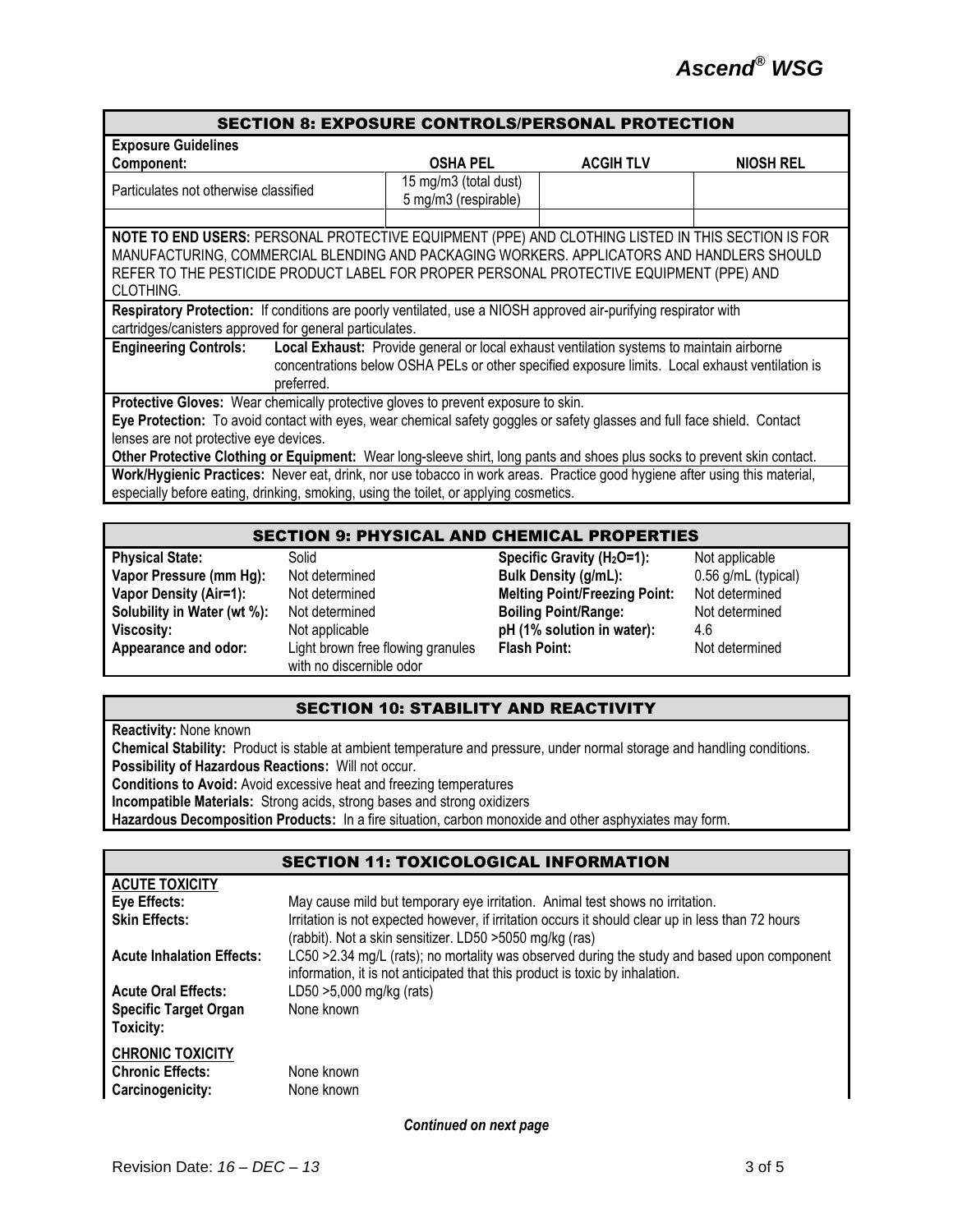**Mutagenicity:** None known **Teratogenicity:** None known **Reproductive Toxicity:** None known **POTENTIAL HEALTH EFFECTS: Eyes:** Dust exposure may cause mild mechanical eye irritation. **Skin:** Not anticipated to cause skin irritation. **Inhalation:** May cause mild mechanical irritation of the upper respiratory tract. **Ingestion:** May cause irritation of the gastric system.

#### SECTION 12: ECOLOGICAL INFORMATION

| <b>ENVIRONMENTAL SUMMARY: Not determined</b> |                |  |
|----------------------------------------------|----------------|--|
| <b>ECOTOXICITY DATA:</b>                     |                |  |
| <b>Fish Acute and Prolonged Toxicity:</b>    | Not determined |  |
| <b>Aquatic Invertebrate Acute Toxicity:</b>  | Not determined |  |
| <b>Aquatic Plant Toxicity:</b>               | Not determined |  |
| <b>Bird Acute and Prolonged Toxicity:</b>    | Not determined |  |
| <b>Honeybee Toxicity:</b>                    | Not determined |  |
| <b>ENVIRONMENTAL EFFECTS:</b>                |                |  |
| <b>Soil Absorption/Mobility:</b>             | Not determined |  |
| Persistence and degradability:               | Not determined |  |
| <b>Bioaccumulative Potential:</b>            | Not determined |  |
| Other adverse effects:                       | Not determined |  |

## SECTION 13: DISPOSAL CONSIDERATIONS

**Waste:** Dispose of in accordance with applicable Federal, state and local laws and regulations.

**Container:** Triple rinse and recycle the container or dispose of in accordance with Federal, state and local laws and regulations. **See pesticide product label for full instructions on disposal.**

**RCRA Characteristics:** It is the responsibility of the individual disposing of this product to determine the RCRA classification and hazard status of the waste.

# SECTION 14: TRANSPORT INFORMATION

| DOT:     | This product is not regulated by the U.S. Department of Transportation as a hazardous material for ground |  |
|----------|-----------------------------------------------------------------------------------------------------------|--|
| (Ground) | shipment.                                                                                                 |  |
| IMDG:    | This product is not regulated by the IMDG code as a hazardous material for shipment by sea.               |  |
| (Sea)    |                                                                                                           |  |
| IATA:    | This product is not regulated by the IATA as a hazardous material for air shipment.                       |  |
| (Air)    |                                                                                                           |  |
| TDG:     | This product is not regulated by the TDG as a hazardous material for ground shipment.                     |  |
| (Canada) |                                                                                                           |  |

#### SECTION 15: REGULATORY INFORMATION

**TSCA Inventory:** This product is exempt from TSCA inventory listing requirements as it is solely for FIFRA regulated use. **SARA Title III Information:**

**Section 302 - Extremely hazardous substances:** None listed

**Section 311/312 – Hazard Categories:** None

**Section 313 –** The following chemicals are subject to the reporting requirements of Section 313 of Title III, Superfund Amendments and Reauthorization Act of 1986 and 40 CFR 372:

None listed

**CERCLA -** This product contains the following chemicals which have a reportable quantity (RQ) under the Comprehensive

Environmental Response, Compensation, and Liability Act (CERCLA):

None listed

*Continued on next page*